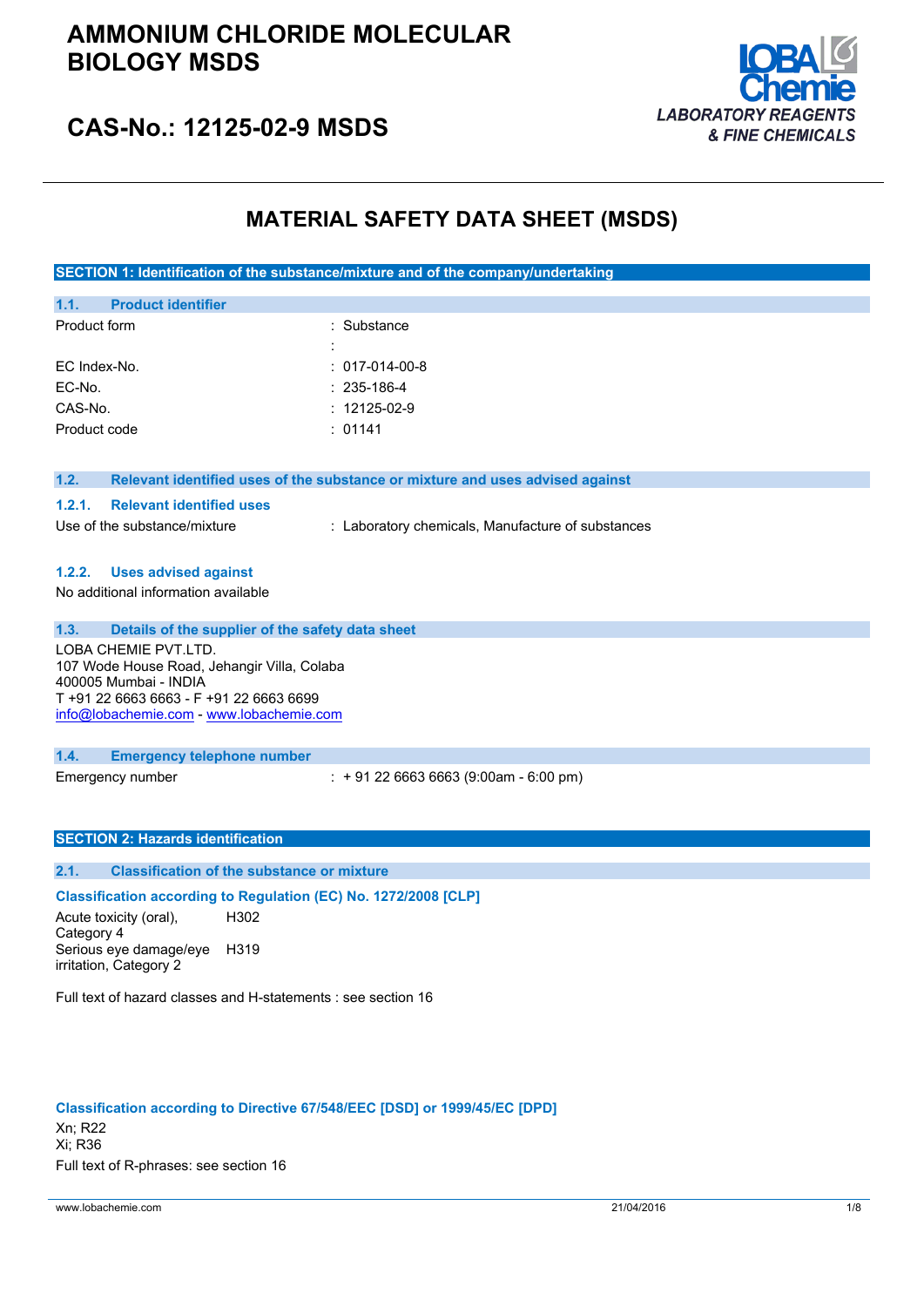Safety Data Sheet

according to Regulation (EC) No. 1907/2006 (REACH) with its amendment Regulation (EU) 2015/830

## **Adverse physicochemical, human health and environmental effects**

No additional information available

| 2.2.<br><b>Label elements</b>                              |                                                                                                                                                        |
|------------------------------------------------------------|--------------------------------------------------------------------------------------------------------------------------------------------------------|
| Labelling according to Regulation (EC) No. 1272/2008 [CLP] |                                                                                                                                                        |
| Hazard pictograms (CLP)                                    | GHS07                                                                                                                                                  |
| Signal word (CLP)                                          | : Warning                                                                                                                                              |
| Hazard statements (CLP)                                    | $\therefore$ H302 - Harmful if swallowed.<br>H319 - Causes serious eye irritation.                                                                     |
| Precautionary statements (CLP)                             | : P305+P351+P338 - IF IN EYES: Rinse cautiously with water for several minutes.<br>Remove contact lenses, if present and easy to do. Continue rinsing. |

| 2.3. | <b>Other hazards</b>                |
|------|-------------------------------------|
|      | No additional information available |

| <b>SECTION 3: Composition/information on ingredients</b> |                   |                                       |  |  |
|----------------------------------------------------------|-------------------|---------------------------------------|--|--|
|                                                          |                   |                                       |  |  |
| 3.1.                                                     | <b>Substances</b> |                                       |  |  |
| Name                                                     |                   | : AMMONIUM CHLORIDE MOLECULAR BIOLOGY |  |  |
| CAS-No.                                                  |                   | $: 12125 - 02 - 9$                    |  |  |
| EC-No.                                                   |                   | $: 235 - 186 - 4$                     |  |  |
| EC Index-No.                                             |                   | $: 017-014-00-8$                      |  |  |

Full text of R- and H-statements: see section 16

## **3.2. Mixtures** Not applicable

| <b>SECTION 4: First aid measures</b>                                |                                                                                                                                                         |  |  |  |
|---------------------------------------------------------------------|---------------------------------------------------------------------------------------------------------------------------------------------------------|--|--|--|
|                                                                     |                                                                                                                                                         |  |  |  |
| 4.1.<br><b>Description of first aid measures</b>                    |                                                                                                                                                         |  |  |  |
| First-aid measures after inhalation                                 | : Assure fresh air breathing. If breathing is difficult, remove victim to fresh air and keep<br>at rest in a position comfortable for breathing.        |  |  |  |
| First-aid measures after skin contact                               | : Wash with plenty of water/ Get immediate medical advice/attention.                                                                                    |  |  |  |
| First-aid measures after eye contact                                | : Rinse cautiously with water for several minutes. Remove contact lenses, if present<br>and easy to do. Continue rinsing. Get medical advice/attention. |  |  |  |
| First-aid measures after ingestion                                  | : Rinse mouth. Call a POISON CENTER/doctor if you feel unwell.                                                                                          |  |  |  |
| 4.2.<br>Most important symptoms and effects, both acute and delayed |                                                                                                                                                         |  |  |  |
| Symptoms/effects after eye contact                                  | : Causes serious eye irritation.                                                                                                                        |  |  |  |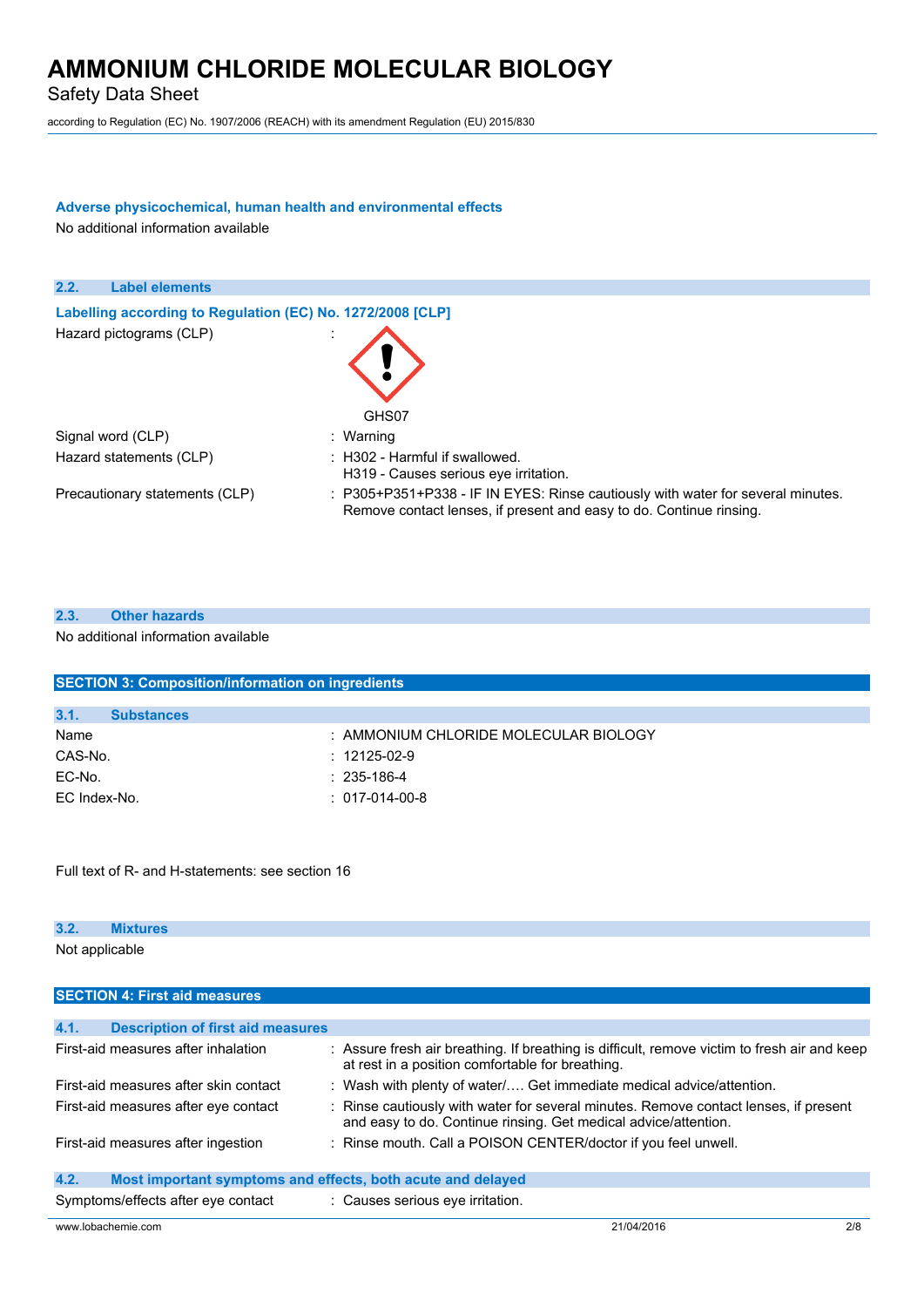Safety Data Sheet

| according to Regulation (EC) No. 1907/2006 (REACH) with its amendment Regulation (EU) 2015/830 |                                                                                                                                                                                 |  |  |
|------------------------------------------------------------------------------------------------|---------------------------------------------------------------------------------------------------------------------------------------------------------------------------------|--|--|
| Symptoms/effects after ingestion                                                               | : Harmful if swallowed.                                                                                                                                                         |  |  |
| 4.3.                                                                                           | Indication of any immediate medical attention and special treatment needed                                                                                                      |  |  |
| Treat symptomatically.                                                                         |                                                                                                                                                                                 |  |  |
| <b>SECTION 5: Firefighting measures</b>                                                        |                                                                                                                                                                                 |  |  |
| 5.1.<br><b>Extinguishing media</b>                                                             |                                                                                                                                                                                 |  |  |
| Suitable extinguishing media                                                                   | : Carbon dioxide. Dry powder. Foam. Water spray.                                                                                                                                |  |  |
| Unsuitable extinguishing media                                                                 | : Do not use a heavy water stream.                                                                                                                                              |  |  |
| 5.2.<br>Special hazards arising from the substance or mixture                                  |                                                                                                                                                                                 |  |  |
| No additional information available                                                            |                                                                                                                                                                                 |  |  |
| 5.3.<br><b>Advice for firefighters</b>                                                         |                                                                                                                                                                                 |  |  |
| Protection during firefighting                                                                 | : Do not enter fire area without proper protective equipment, including respiratory<br>protection.                                                                              |  |  |
| <b>SECTION 6: Accidental release measures</b>                                                  |                                                                                                                                                                                 |  |  |
| 6.1.                                                                                           | Personal precautions, protective equipment and emergency procedures                                                                                                             |  |  |
|                                                                                                |                                                                                                                                                                                 |  |  |
| 6.1.1.<br>For non-emergency personnel<br><b>Emergency procedures</b>                           |                                                                                                                                                                                 |  |  |
|                                                                                                | : Evacuate unnecessary personnel.                                                                                                                                               |  |  |
| 6.1.2.<br>For emergency responders                                                             |                                                                                                                                                                                 |  |  |
| Protective equipment                                                                           | : Use personal protective equipment as required.                                                                                                                                |  |  |
| <b>Emergency procedures</b>                                                                    | : Ventilate area.                                                                                                                                                               |  |  |
| 6.2.<br><b>Environmental precautions</b>                                                       |                                                                                                                                                                                 |  |  |
| Avoid release to the environment.                                                              |                                                                                                                                                                                 |  |  |
| 6.3.<br>Methods and material for containment and cleaning up                                   |                                                                                                                                                                                 |  |  |
| Methods for cleaning up                                                                        | : Soak up spills with inert solids, such as clay or diatomaceous earth as soon as<br>possible. On land, sweep or shovel into suitable containers.                               |  |  |
| <b>Reference to other sections</b><br>6.4.                                                     |                                                                                                                                                                                 |  |  |
| No additional information available                                                            |                                                                                                                                                                                 |  |  |
| <b>SECTION 7: Handling and storage</b>                                                         |                                                                                                                                                                                 |  |  |
|                                                                                                |                                                                                                                                                                                 |  |  |
| 7.1.<br><b>Precautions for safe handling</b><br>Precautions for safe handling                  | : Avoid contact with skin and eyes. Do not breathe vapours. Avoid dust formation.                                                                                               |  |  |
|                                                                                                |                                                                                                                                                                                 |  |  |
| Hygiene measures                                                                               | Do not eat, drink or smoke when using this product. Wash hands and other exposed<br>areas with mild soap and water before eating, drinking or smoking and when leaving<br>work. |  |  |
| 7.2.<br><b>Conditions for safe storage, including any incompatibilities</b>                    |                                                                                                                                                                                 |  |  |
| Storage conditions                                                                             | : Store in a well-ventilated place. Keep container tightly closed.                                                                                                              |  |  |
| 7.3.<br><b>Specific end use(s)</b>                                                             |                                                                                                                                                                                 |  |  |
| No additional information available                                                            |                                                                                                                                                                                 |  |  |
| <b>SECTION 8: Exposure controls/personal protection</b>                                        |                                                                                                                                                                                 |  |  |
| 8.1.<br><b>Control parameters</b>                                                              |                                                                                                                                                                                 |  |  |
| No additional information available                                                            |                                                                                                                                                                                 |  |  |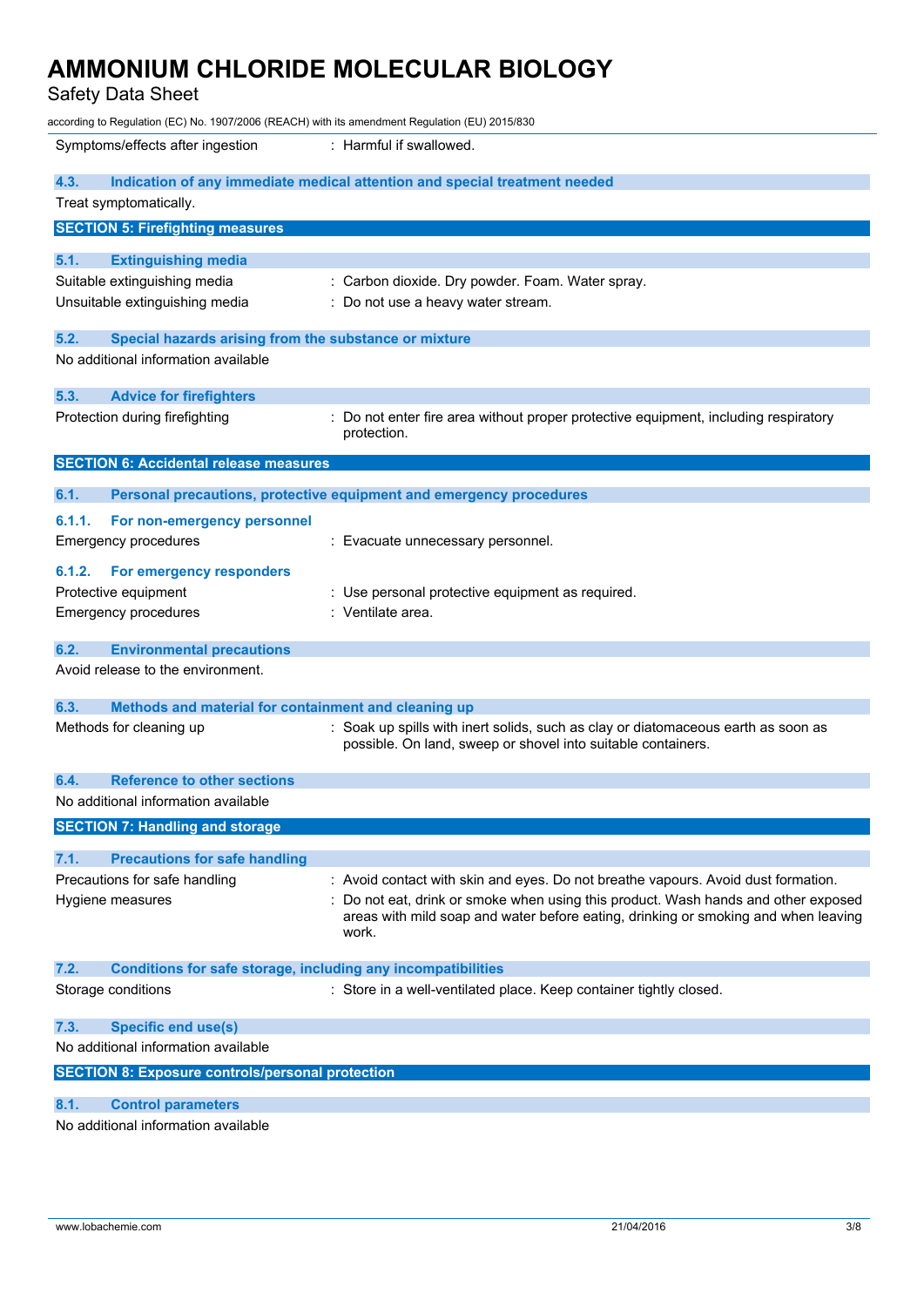Safety Data Sheet

according to Regulation (EC) No. 1907/2006 (REACH) with its amendment Regulation (EU) 2015/830

| 8.2.           | <b>Exposure controls</b>                              |                                                                    |
|----------------|-------------------------------------------------------|--------------------------------------------------------------------|
|                | Hand protection                                       | : Protective gloves                                                |
| Eye protection |                                                       | : Chemical goggles or safety glasses                               |
|                | Skin and body protection                              | : Wear suitable protective clothing                                |
|                | Respiratory protection                                | : [In case of inadequate ventilation] wear respiratory protection. |
|                | <b>SECTION 9: Physical and chemical properties</b>    |                                                                    |
| 9.1.           | Information on basic physical and chemical properties |                                                                    |
|                | Physical state                                        | : Solid                                                            |
| Colour         |                                                       | : White crystalline.                                               |
| Odour          |                                                       | : odourless.                                                       |
|                | Odour threshold                                       | : No data available                                                |
| pH             |                                                       | $: 4.5 - 5.5$                                                      |
|                | Relative evaporation rate (butylacetate=1)            | : No data available                                                |
| Melting point  |                                                       | : 340 $^{\circ}$ C                                                 |
|                | Freezing point                                        | : No data available                                                |
| Boiling point  |                                                       | : No data available                                                |
| Flash point    |                                                       | : No data available                                                |
|                | Auto-ignition temperature                             | : No data available                                                |
|                | Decomposition temperature                             | : No data available                                                |
|                | Flammability (solid, gas)                             | : No data available                                                |
|                | Vapour pressure                                       | : No data available                                                |
|                | Relative vapour density at 20 °C                      | : No data available                                                |
|                | Relative density                                      | : No data available                                                |
| Solubility     |                                                       | : Water: Soluble in water                                          |
| Log Pow        |                                                       | : No data available                                                |
|                | Viscosity, kinematic                                  | : No data available                                                |
|                | Viscosity, dynamic                                    | : No data available                                                |
|                | <b>Explosive properties</b>                           | : No data available                                                |
|                | Oxidising properties                                  | : No data available                                                |
|                | <b>Explosive limits</b>                               | : No data available                                                |
|                |                                                       |                                                                    |

## **9.2. Other information**

No additional information available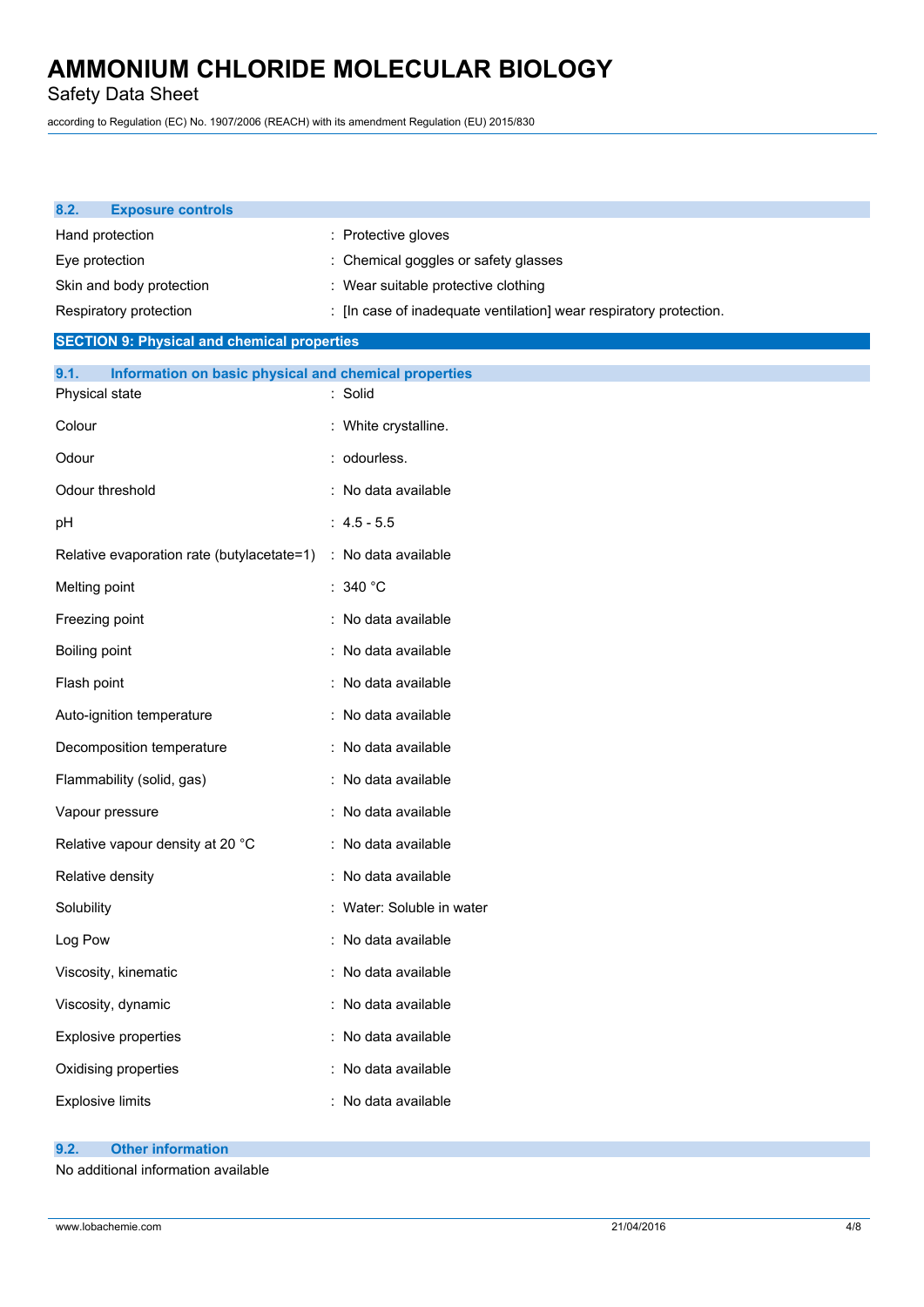Safety Data Sheet

according to Regulation (EC) No. 1907/2006 (REACH) with its amendment Regulation (EU) 2015/830

| <b>SECTION 10: Stability and reactivity</b>                                               |                                  |
|-------------------------------------------------------------------------------------------|----------------------------------|
| <b>Reactivity</b><br>10.1.                                                                |                                  |
| No additional information available                                                       |                                  |
|                                                                                           |                                  |
| 10.2.<br><b>Chemical stability</b>                                                        |                                  |
| Stable under normal conditions.                                                           |                                  |
|                                                                                           |                                  |
| <b>Possibility of hazardous reactions</b><br>10.3.<br>No additional information available |                                  |
|                                                                                           |                                  |
| <b>Conditions to avoid</b><br>10.4.                                                       |                                  |
| Direct sunlight.                                                                          |                                  |
|                                                                                           |                                  |
| <b>Incompatible materials</b><br>10.5.                                                    |                                  |
| No additional information available                                                       |                                  |
|                                                                                           |                                  |
| 10.6.<br><b>Hazardous decomposition products</b><br>No additional information available   |                                  |
|                                                                                           |                                  |
|                                                                                           |                                  |
| <b>SECTION 11: Toxicological information</b>                                              |                                  |
| 11.1.<br>Information on toxicological effects                                             |                                  |
| Acute toxicity                                                                            | : Oral: Harmful if swallowed.    |
|                                                                                           |                                  |
|                                                                                           |                                  |
| Skin corrosion/irritation                                                                 | : Not classified                 |
|                                                                                           | pH: 4.5 - 5.5                    |
| Serious eye damage/irritation                                                             | : Causes serious eye irritation. |
|                                                                                           | pH: 4.5 - 5.5                    |
| Respiratory or skin sensitisation                                                         | : Not classified                 |
| Germ cell mutagenicity                                                                    | Not classified                   |
| Carcinogenicity                                                                           | Not classified                   |
|                                                                                           |                                  |
| Reproductive toxicity                                                                     | : Not classified                 |
| STOT-single exposure                                                                      | : Not classified                 |
|                                                                                           |                                  |
|                                                                                           |                                  |
| STOT-repeated exposure                                                                    | : Not classified                 |
|                                                                                           |                                  |
| Aspiration hazard                                                                         | : Not classified                 |
|                                                                                           |                                  |
|                                                                                           |                                  |
|                                                                                           |                                  |
| Potential adverse human health effects                                                    | : Harmful if swallowed.          |
| and symptoms                                                                              |                                  |
| <b>SECTION 12: Ecological information</b>                                                 |                                  |
|                                                                                           |                                  |
| <b>Toxicity</b><br>12.1.                                                                  |                                  |
| No additional information available                                                       |                                  |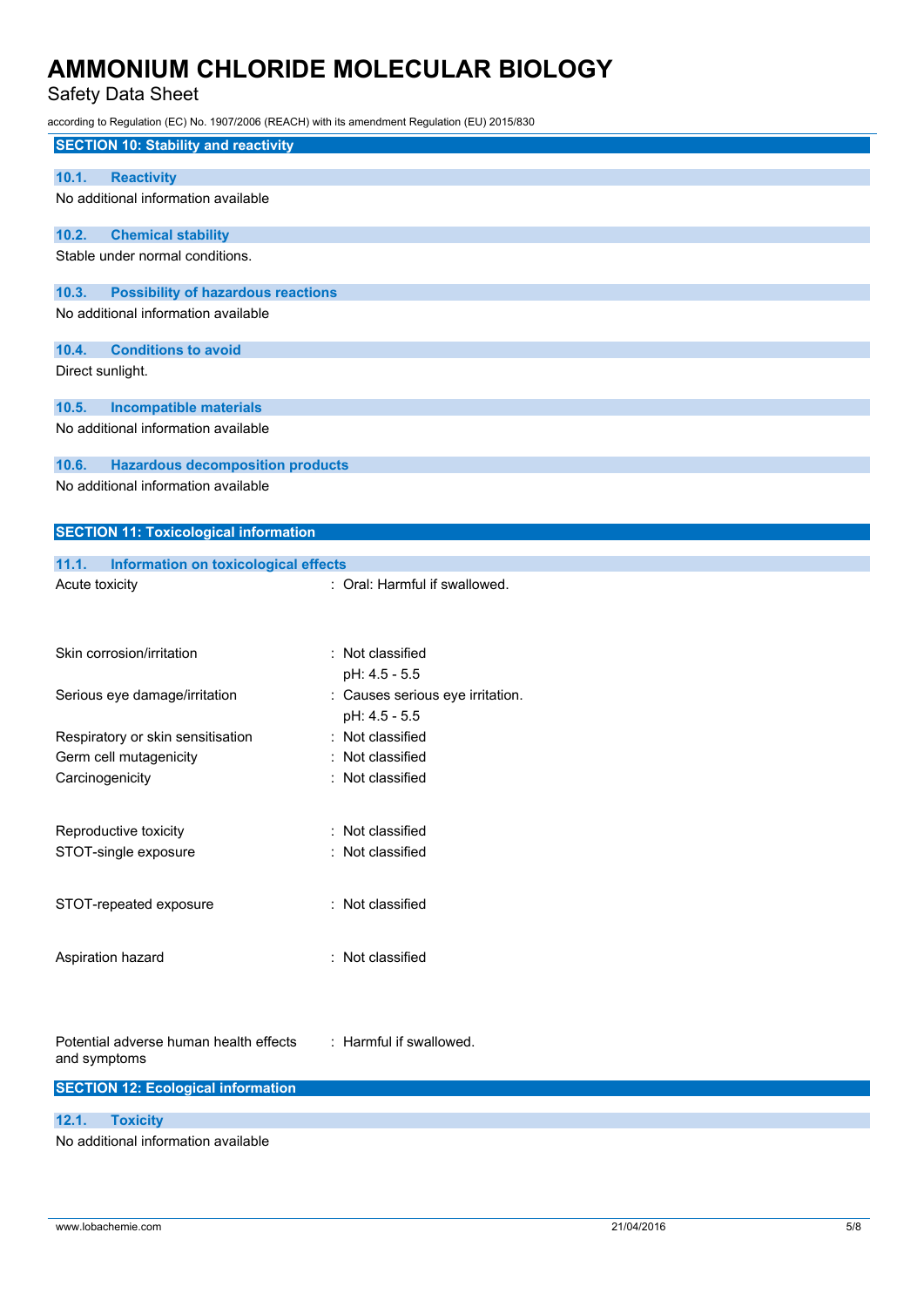Safety Data Sheet

according to Regulation (EC) No. 1907/2006 (REACH) with its amendment Regulation (EU) 2015/830

| 12.2.<br><b>Persistence and degradability</b>      |                                                                                                                                                                  |
|----------------------------------------------------|------------------------------------------------------------------------------------------------------------------------------------------------------------------|
|                                                    |                                                                                                                                                                  |
| No additional information available                |                                                                                                                                                                  |
|                                                    |                                                                                                                                                                  |
| 12.3.<br><b>Bioaccumulative potential</b>          |                                                                                                                                                                  |
| No additional information available                |                                                                                                                                                                  |
|                                                    |                                                                                                                                                                  |
|                                                    |                                                                                                                                                                  |
| 12.4.<br><b>Mobility in soil</b>                   |                                                                                                                                                                  |
| No additional information available                |                                                                                                                                                                  |
|                                                    |                                                                                                                                                                  |
| 12.5.<br><b>Results of PBT and vPvB assessment</b> |                                                                                                                                                                  |
| No additional information available                |                                                                                                                                                                  |
|                                                    |                                                                                                                                                                  |
|                                                    |                                                                                                                                                                  |
|                                                    |                                                                                                                                                                  |
| 12.6.<br><b>Other adverse effects</b>              |                                                                                                                                                                  |
| No additional information available                |                                                                                                                                                                  |
| <b>SECTION 13: Disposal considerations</b>         |                                                                                                                                                                  |
| 13.1.                                              |                                                                                                                                                                  |
| <b>Waste treatment methods</b>                     |                                                                                                                                                                  |
| Product/Packaging disposal<br>recommendations      | : Dispose of contents/container to hazardous or special waste collection point, in<br>accordance with local, regional, national and/or international regulation. |
|                                                    |                                                                                                                                                                  |
| <b>SECTION 14: Transport information</b>           |                                                                                                                                                                  |
|                                                    |                                                                                                                                                                  |
| In accordance with ADR / RID / IMDG / IATA / ADN   |                                                                                                                                                                  |
|                                                    |                                                                                                                                                                  |
| 14.1.<br><b>UN number</b>                          |                                                                                                                                                                  |
| UN-No. (ADR)                                       | : Not applicable                                                                                                                                                 |
| UN-No. (IMDG)                                      | : Not applicable                                                                                                                                                 |
| UN-No. (IATA)                                      | Not applicable                                                                                                                                                   |
| UN-No. (ADN)                                       | : Not applicable                                                                                                                                                 |
| UN-No. (RID)                                       | : Not applicable                                                                                                                                                 |
|                                                    |                                                                                                                                                                  |
| 14.2.<br><b>UN proper shipping name</b>            |                                                                                                                                                                  |
| Proper Shipping Name (ADR)                         | : Not applicable                                                                                                                                                 |
| Proper Shipping Name (IMDG)                        | : Not applicable                                                                                                                                                 |
| Proper Shipping Name (IATA)                        |                                                                                                                                                                  |
|                                                    | : Not applicable                                                                                                                                                 |
| Proper Shipping Name (ADN)                         | Not applicable                                                                                                                                                   |
| Proper Shipping Name (RID)                         | : Not applicable                                                                                                                                                 |
| 14.3.                                              |                                                                                                                                                                  |
| <b>Transport hazard class(es)</b>                  |                                                                                                                                                                  |
| <b>ADR</b>                                         |                                                                                                                                                                  |
| Transport hazard class(es) (ADR)                   | : Not applicable                                                                                                                                                 |
|                                                    |                                                                                                                                                                  |
| <b>IMDG</b>                                        |                                                                                                                                                                  |
| Transport hazard class(es) (IMDG)                  | : Not applicable                                                                                                                                                 |
|                                                    |                                                                                                                                                                  |
| <b>IATA</b>                                        |                                                                                                                                                                  |
| Transport hazard class(es) (IATA)                  |                                                                                                                                                                  |
|                                                    | : Not applicable                                                                                                                                                 |
|                                                    |                                                                                                                                                                  |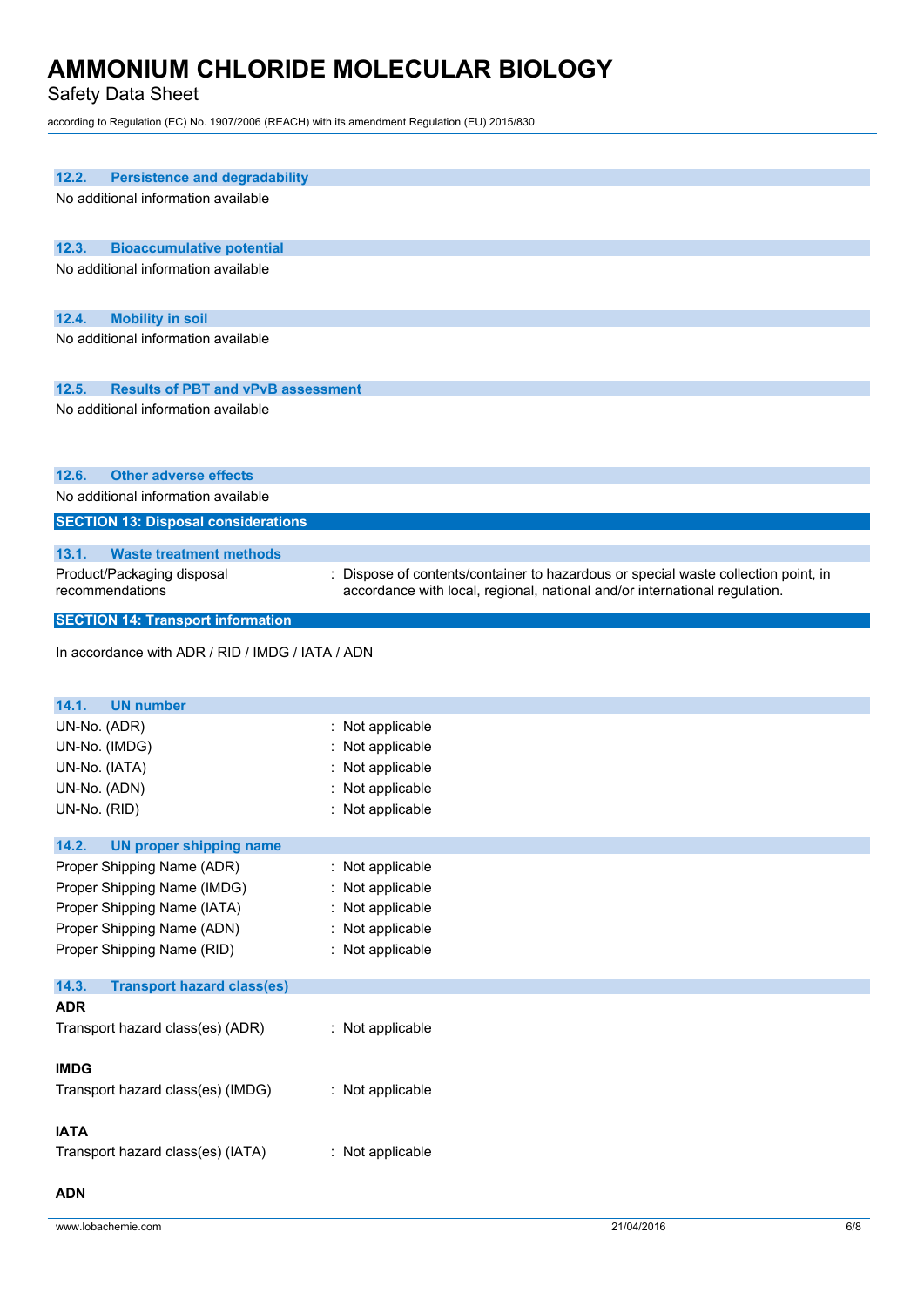Safety Data Sheet

according to Regulation (EC) No. 1907/2006 (REACH) with its amendment Regulation (EU) 2015/830

| Transport hazard class(es) (ADN)      | : Not applicable                         |
|---------------------------------------|------------------------------------------|
| <b>RID</b>                            |                                          |
| Transport hazard class(es) (RID)      | : Not applicable                         |
| 14.4.<br><b>Packing group</b>         |                                          |
| Packing group (ADR)                   | : Not applicable                         |
| Packing group (IMDG)                  | : Not applicable                         |
| Packing group (IATA)                  | : Not applicable                         |
| Packing group (ADN)                   | : Not applicable                         |
| Packing group (RID)                   | : Not applicable                         |
| 14.5.<br><b>Environmental hazards</b> |                                          |
| Dangerous for the environment         | : No                                     |
| Marine pollutant                      | : No                                     |
| Other information                     | : No supplementary information available |

### **14.6. Special precautions for user**

**- Overland transport**

No data available

## **- Transport by sea**

No data available

#### **- Air transport**

No data available

**- Inland waterway transport**

No data available

### **- Rail transport**

No data available

**14.7. Transport in bulk according to Annex II of MARPOL 73/78 and the IBC Code**

Not applicable

**SECTION 15: Regulatory information**

**15.1. Safety, health and environmental regulations/legislation specific for the substance or mixture**

## **15.1.1. EU-Regulations**

No REACH Annex XVII restrictions

AMMONIUM CHLORIDE MOLECULAR BIOLOGY is not on the REACH Candidate List AMMONIUM CHLORIDE MOLECULAR BIOLOGY is not on the REACH Annex XIV List

#### **15.1.2. National regulations**

### **Germany**

www.lobachemie.com 21/04/2016 7/8